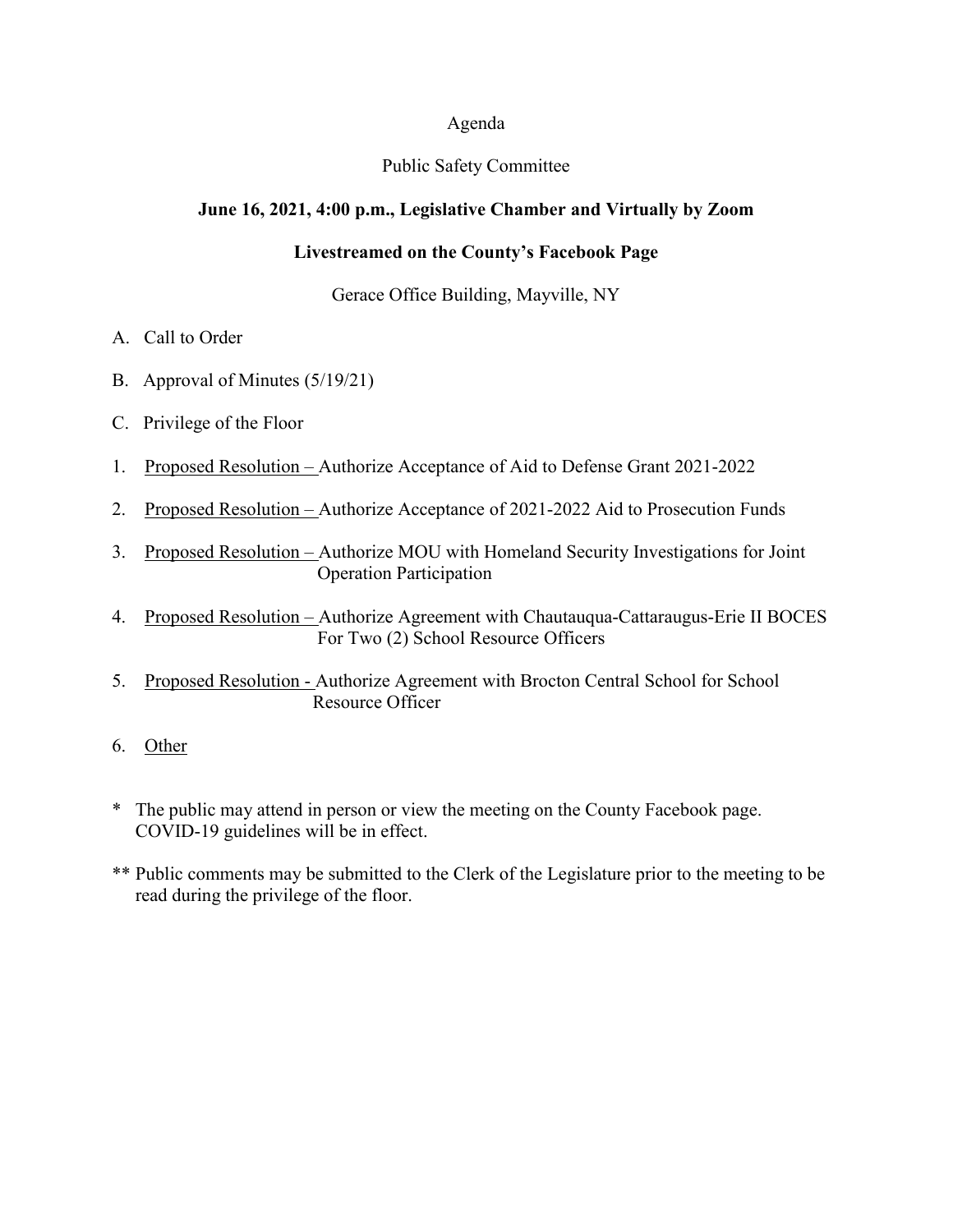### **CHAUTAUQUA COUNTY RESOLUTION NO. \_\_\_\_\_\_\_\_\_**

**TITLE:** Authorize Acceptance of Aid to Defense Grant 2021-2022

**BY:** Public Safety and Audit & Control Committees:

**AT THE REQUEST OF:** County Executive Paul M. Wendel, Jr.:

WHEREAS, the Chautauqua County Office of the Public Defender has been awarded a grant in the amount of \$13,238 from the New York State Division of Criminal Justice Services pursuant to its Aid to Defense Program for the period from April 1, 2021 through March 31, 2022; and

WHEREAS, the County of Chautauqua has participated in this program in the past and is desirous of accepting such grant for the duration of the Aid to Defense Program; and

WHEREAS, the 2021 Adopted Budget did not include appropriations and funding for this grant; now therefore it be

RESOLVED, That the Chautauqua County Legislature hereby authorizes and approves the funding application and confirms acceptance of the funding of the grant for the Aid to Defense Program now and for each and every subsequent year so long as the Aid to Defense Program exists; and be it further

RESOLVED, That the County Executive is hereby authorized to sign any and all contract documents necessary to confirm the application and acceptance and receipt of such grant; and be it further

RESOLVED, That a certified copy of this resolution be forwarded to the New York State Division of Criminal Justice Services; and be it further

RESOLVED, That the Director of Finance is authorized and directed to make the following budgetary adjustments to the 2021 Adopted Budget:

| INCREASE APPROPRIATION ACCOUNT: |                                   |          |
|---------------------------------|-----------------------------------|----------|
| A.1170.----.1                   | Personal Services-Public Defender | \$13,238 |
|                                 |                                   |          |
| INCREASE REVENUE ACCOUNT:       |                                   |          |
| A.1170.----.R308.9000           | NYS Aid-Other State Aid           | \$13,238 |

# **\_\_\_\_\_\_\_\_\_\_\_\_\_APPROVED \_\_\_\_\_\_\_\_\_\_\_\_\_VETOES (VETO MESSAGE ATTACHED)**

**\_\_\_\_\_\_\_\_\_\_\_\_\_\_\_\_\_\_\_\_\_\_\_\_\_\_\_\_\_\_\_\_\_\_\_\_ \_\_\_\_\_\_\_\_\_\_\_\_\_**

**County Executive Date**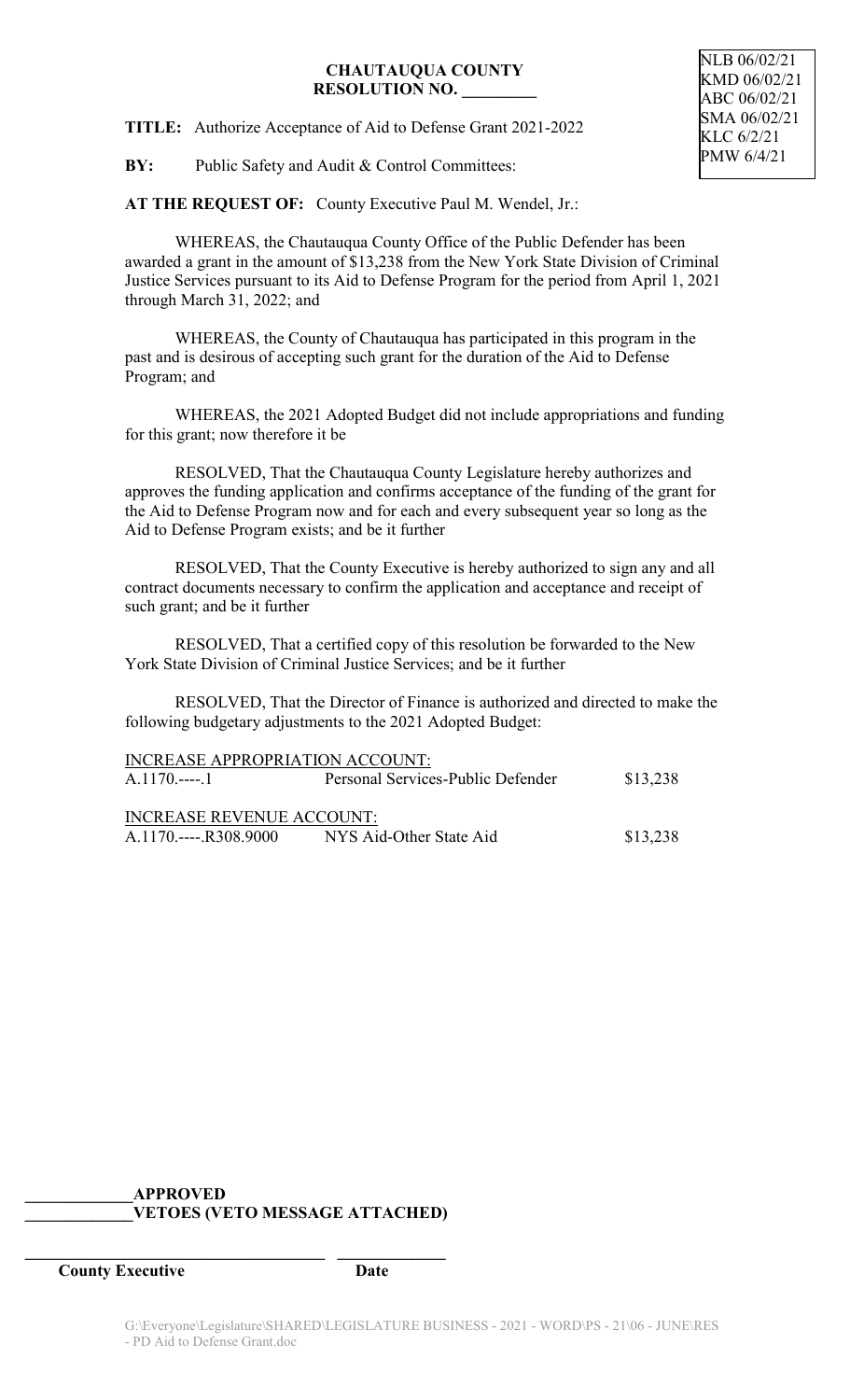## **CHAUTAUQUA COUNTY RESOLUTION NO. \_\_\_\_\_\_\_\_\_**

**TITLE:** Authorize Acceptance of 2021-2022 Aid to Prosecution Funds

**BY:** Public Safety and Audit & Control Committees:

**AT THE REQUEST OF:** County Executive Paul M. Wendel, Jr.:

WHEREAS, the District Attorney's Office has been awarded a grant in the amount of \$54,460.00 from the New York State Division of Criminal Justice Services pursuant to its Aid to Prosecution Program for the period from April 1, 2021 through March 31, 2022; and

 WHEREAS, such funds are to be utilized to enhance priority violent felony prosecutions within that office; and

WHEREAS, the 2021 Adopted Budget includes appropriations and revenue for the appropriate portion of this grant; now therefore be it

 RESOLVED, That the County of Chautauqua accepts the Aid to Prosecution Program grant from the New York State Division of Criminal Justice Services (DCJS) in the amount of \$54,460.00 for the term of April 1, 2021 to March 31, 2022 and any amendments thereto; and be it further

 RESOLVED, That the County Executive is hereby authorized to execute any necessary agreements with the State of New York to accept said grant and obtain these funds.

**\_\_\_\_\_\_\_\_\_\_\_\_\_APPROVED \_\_\_\_\_\_\_\_\_\_\_\_\_VETOES (VETO MESSAGE ATTACHED)**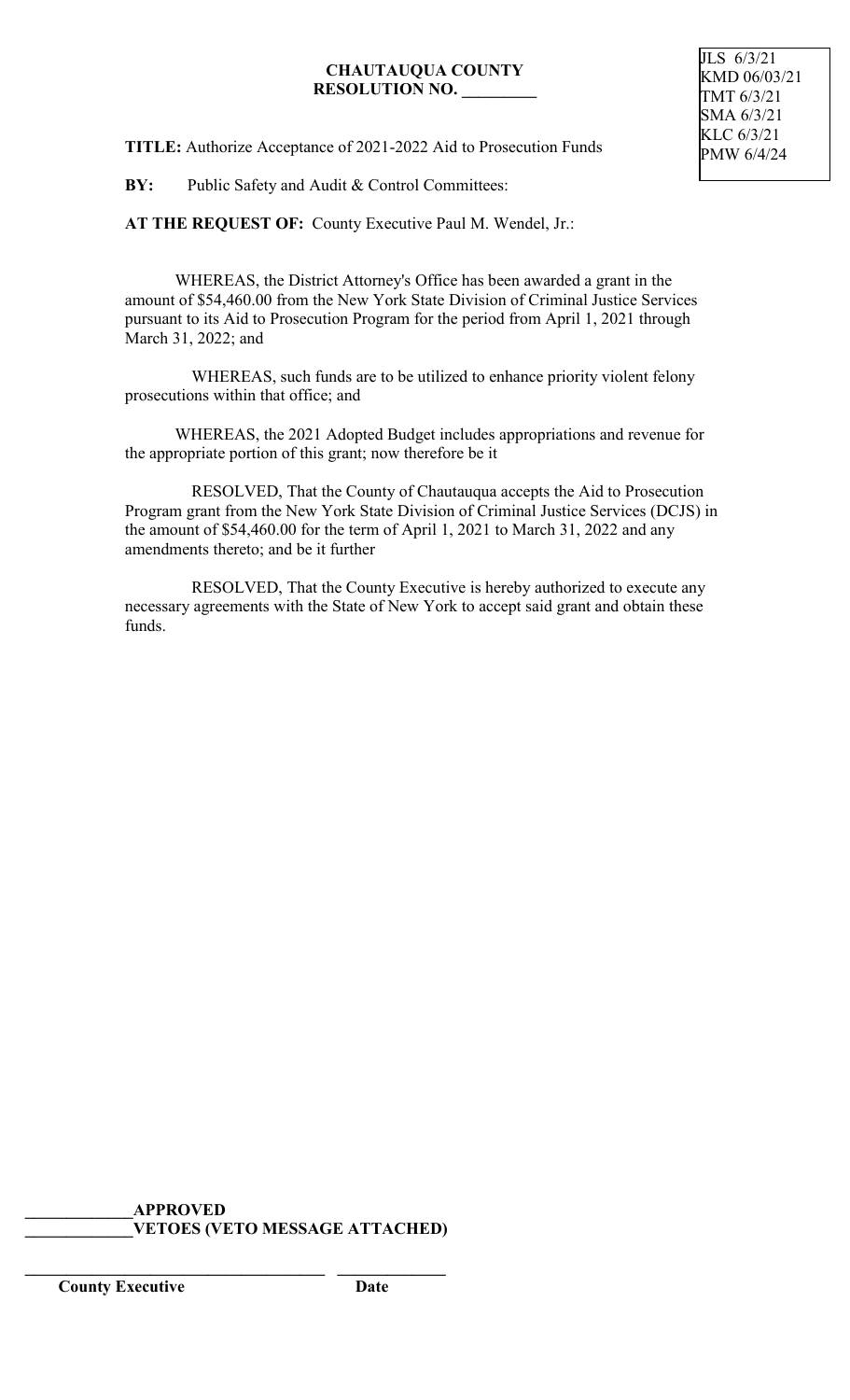### **CHAUTAUQUA COUNTY RESOLUTION NO. \_\_\_\_\_\_\_\_\_**

**TITLE:** Authorize MOU with Homeland Security Investigations for Joint Operation Participation

**BY:** Public Safety and Audit & Control Committees:

**AT THE REQUEST OF:** County Executive Paul M. Wendel, Jr.:

WHEREAS, the Department of Homeland Security Investigations has requested that the Chautauqua County Office of the Sheriff provide a Deputy Sheriff Investigator to assist in a joint operation; and

WHEREAS, the Department of Homeland Security Investigations would like to enter into a Memorandum of Understanding for the period of January 1, 2021 through September 30, 2021, to reimburse the Sheriff's Office of any and all overtime costs associated with said joint operation; and

WHEREAS, this revenue is not included in the 2021 Budget; now therefore be it

RESOLVED, That the County Executive is authorized to execute an agreement with the Department of Homeland Security Investigations for investigation assistance as set forth above, and also be it

RESOLVED, That A Fund Balance be appropriated as follows:

|                     | DECREASE THE USE OF FUND BALANCE:                            |         |
|---------------------|--------------------------------------------------------------|---------|
|                     | A.----.----.917.0000 Fund Balance, Unassigned Fund Balance – |         |
|                     | Unassigned Fund Balance                                      | \$5,000 |
| ; and be it further |                                                              |         |

RESOLVED, That the Director of Finance is hereby authorized and directed to make the following changes to the 2021 Adopted Budget:

INCREASE REVENUE ACCOUNT: A.3110.----.R438.9000 Federal Aid—Other Public Safety Aid \$5,000

## **\_\_\_\_\_\_\_\_\_\_\_\_\_APPROVED \_\_\_\_\_\_\_\_\_\_\_\_\_VETOES (VETO MESSAGE ATTACHED)**

**\_\_\_\_\_\_\_\_\_\_\_\_\_\_\_\_\_\_\_\_\_\_\_\_\_\_\_\_\_\_\_\_\_\_\_\_ \_\_\_\_\_\_\_\_\_\_\_\_\_**

**County Executive Date**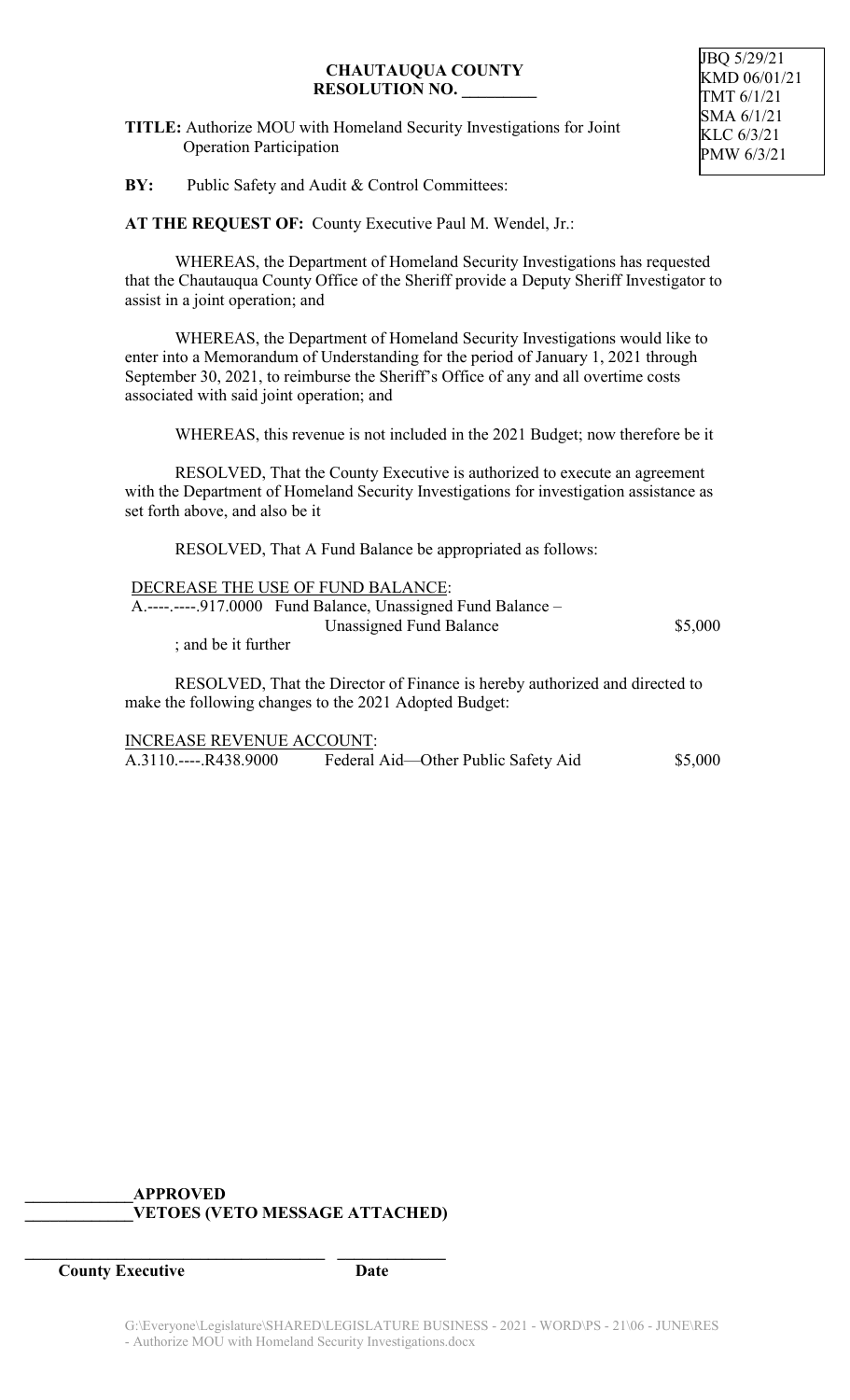## **CHAUTAUQUA COUNTY RESOLUTION NO. \_\_\_\_\_\_\_\_\_\_**

**TITLE:** Authorize Agreement with Chautauqua-Cattaraugus Erie II BOCES for Two (2) School Resource Officers

**BY:** Public Safety and Audit & Control Committees:

**AT THE REQUEST OF:** County Executive Paul M. Wendel, Jr:

WHEREAS, the Chautauqua County Sheriff has conferred with the administrators of Chautauqua-Cattaraugus Erie II BOCES and determined that the County and BOCES schools in the region would benefit by the continuation of the School Resource Officer program; and

WHEREAS, Chautauqua-Cattaraugus Erie II BOCES has agreed to compensate the County of Chautauqua for the cost of providing two (2) Deputy Sheriffs for the period of July 1, 2021 through June 30, 2022, the deputies to be shared between three facilities at a total sum not to exceed \$224,920.00, plus any agreed upon overtime hours compensated at the rate of \$67.62 per hour; and

WHEREAS, the County will not be required to incur any additional expenditures to fund these positions; and

WHEREAS, an appropriate portion of the revenue from this agreement is included in the 2021 budget so no budget amendment is needed; now therefore be it

RESOLVED, That the County Executive is hereby authorized and empowered to execute an agreement with Chautauqua-Cattaraugus Erie II BOCES for the School Resource Officer program.

**\_\_\_\_\_\_\_\_\_\_\_\_\_APPROVED \_\_\_\_\_\_\_\_\_\_\_\_\_VETOES (VETO MESSAGE ATTACHED)**

\_\_\_\_\_\_\_\_\_\_\_\_\_\_\_\_\_\_\_\_\_\_\_\_\_\_\_\_\_\_\_\_\_\_ \_\_\_\_\_\_\_\_\_\_\_\_\_\_

**County Executive Date**

JBQ 5/29/21 KMD 06/01/21 TMT 6/1/21 SMA 6/1/21 KLC 6/3/21 PMW 6/3/21